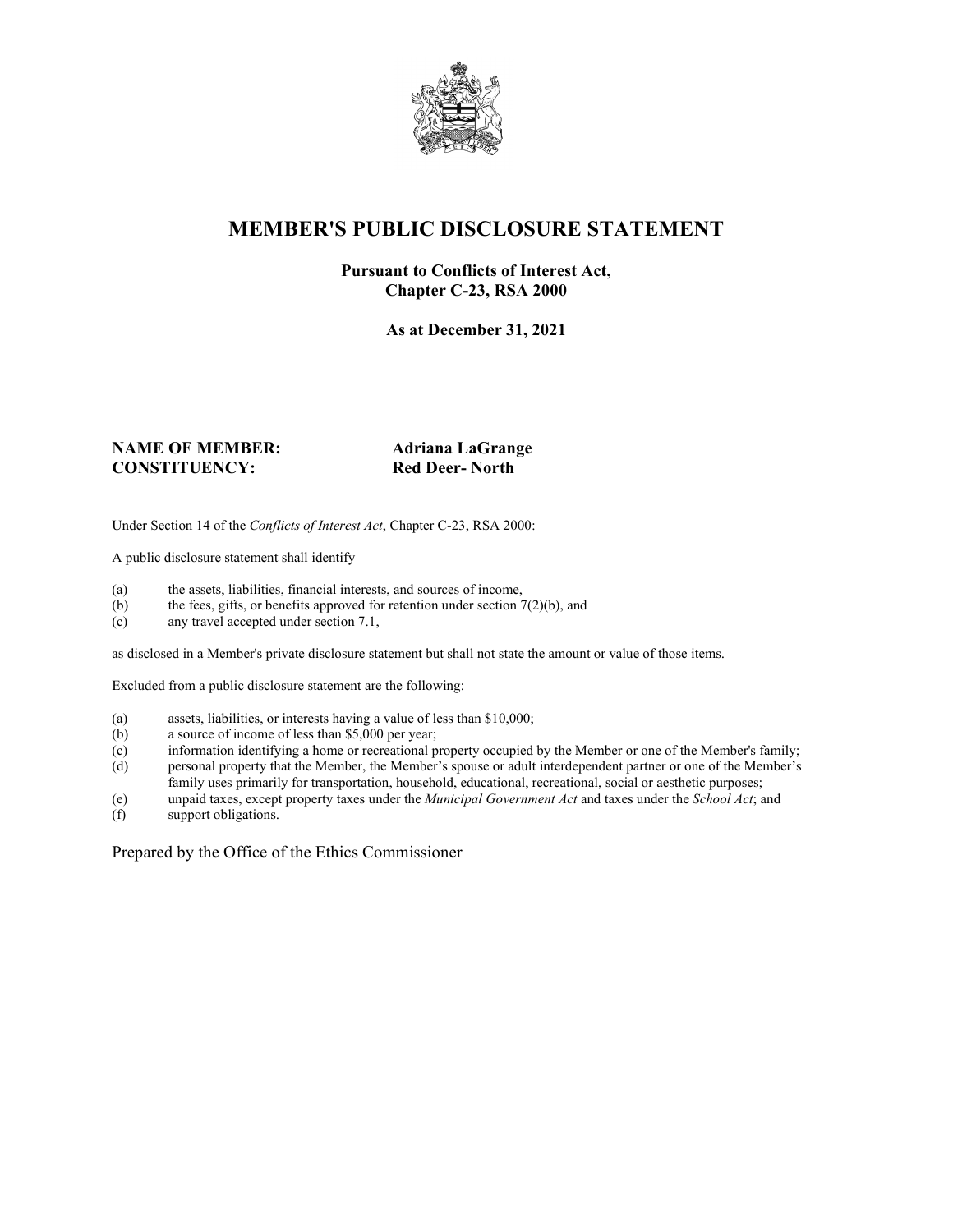## **PUBLIC DISCLOSURE STATEMENT FOR Adriana LaGrange**

# **FORM 1: MEMBER (Adriana LaGrange)**

| <b>INCOME</b>                                                                                   |                                                              |  |
|-------------------------------------------------------------------------------------------------|--------------------------------------------------------------|--|
| Source                                                                                          | <b>Nature of Income</b>                                      |  |
| <b>Province of Alberta</b>                                                                      | MLA Indemnity and Allowance                                  |  |
| <b>ASSETS</b>                                                                                   |                                                              |  |
| <b>Real Property</b>                                                                            | In blind trust approved by Ethics Commissioner<br>of Alberta |  |
| <b>Bank, Trust Company or Other Financial</b><br><b>Institution</b>                             | n/a                                                          |  |
| <b>Publicly Traded Securities (stocks and bonds)</b><br>and Registered Retirement Savings Plans | <b>RRSPs</b>                                                 |  |
| <b>Canada Savings Bonds, Guaranteed</b><br><b>Investment Certificates</b>                       | n/a                                                          |  |
| <b>Mutual Funds</b>                                                                             | n/a                                                          |  |
| <b>Annuities and Life Insurance Policies</b>                                                    | Knights of Columbus                                          |  |
| <b>Pension Rights</b>                                                                           | n/a                                                          |  |
| <b>Other Assets</b>                                                                             | n/a                                                          |  |
| <b>Gifts and Personal Benefits</b>                                                              | <b>Blanket from O'Chiese First Nation</b>                    |  |
| <b>Travel on Non-commercial Aircraft</b>                                                        | n/a                                                          |  |
| <b>LIABILITIES</b>                                                                              |                                                              |  |
| <b>Mortgages</b>                                                                                | Servus Credit Union                                          |  |
| <b>Loans or Lines of Credit</b>                                                                 | Servus Credit Union                                          |  |
| Guarantees                                                                                      | n/a                                                          |  |
| <b>Other</b>                                                                                    | n/a                                                          |  |
| <b>FINANCIAL INTERESTS</b>                                                                      |                                                              |  |
| In blind trust approved by Ethics Commissioner of Alberta                                       |                                                              |  |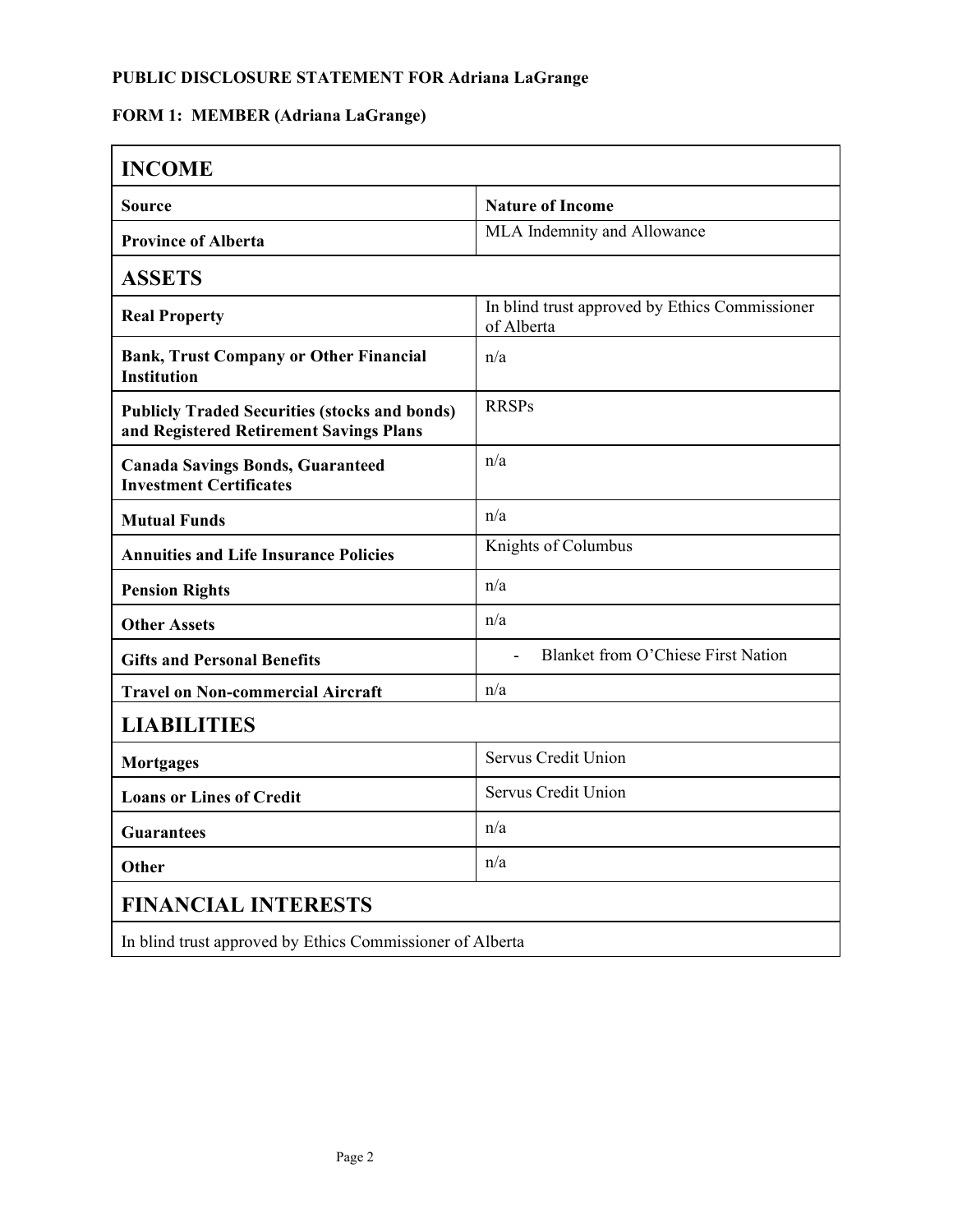## **PUBLIC DISCLOSURE STATEMENT FOR Adriana LaGrange**

# **FORM 2: MEMBER'S SPOUSE/ADULT INTERDEPENDENT PARTNER (Darren LaGrange)**

| <b>INCOME</b>                                                                                   |                                      |  |
|-------------------------------------------------------------------------------------------------|--------------------------------------|--|
| Source                                                                                          | <b>Nature of Income</b>              |  |
| Grangedale Farms                                                                                | Farming Income                       |  |
| <b>Trailer Rental</b>                                                                           | Rent                                 |  |
| <b>ASSETS</b>                                                                                   |                                      |  |
| <b>Real Property</b>                                                                            | Primary residence<br>Rental property |  |
| <b>Bank, Trust Company or Other Financial</b><br><b>Institution</b>                             | n/a                                  |  |
| <b>Publicly Traded Securities (stocks and bonds)</b><br>and Registered Retirement Savings Plans | n/a                                  |  |
| <b>Canada Savings Bonds, Guaranteed</b><br><b>Investment Certificates</b>                       | n/a                                  |  |
| <b>Mutual Funds</b>                                                                             | n/a                                  |  |
| <b>Annuities and Life Insurance Policies</b>                                                    | Knights of Columbus, Sunlife         |  |
| <b>Pension Rights</b>                                                                           | n/a                                  |  |
| <b>Other Assets</b>                                                                             | n/a                                  |  |
| <b>Gifts and Personal Benefits</b>                                                              | n/a                                  |  |
| <b>LIABILITIES</b>                                                                              |                                      |  |
| <b>Mortgages</b>                                                                                | n/a                                  |  |
| <b>Loans or Lines of Credit</b>                                                                 | Servus Credit Union, Capital One     |  |
| <b>Guarantees</b>                                                                               | n/a                                  |  |
| Other                                                                                           | n/a                                  |  |
| <b>FINANCIAL INTERESTS</b>                                                                      |                                      |  |
| n/a                                                                                             |                                      |  |